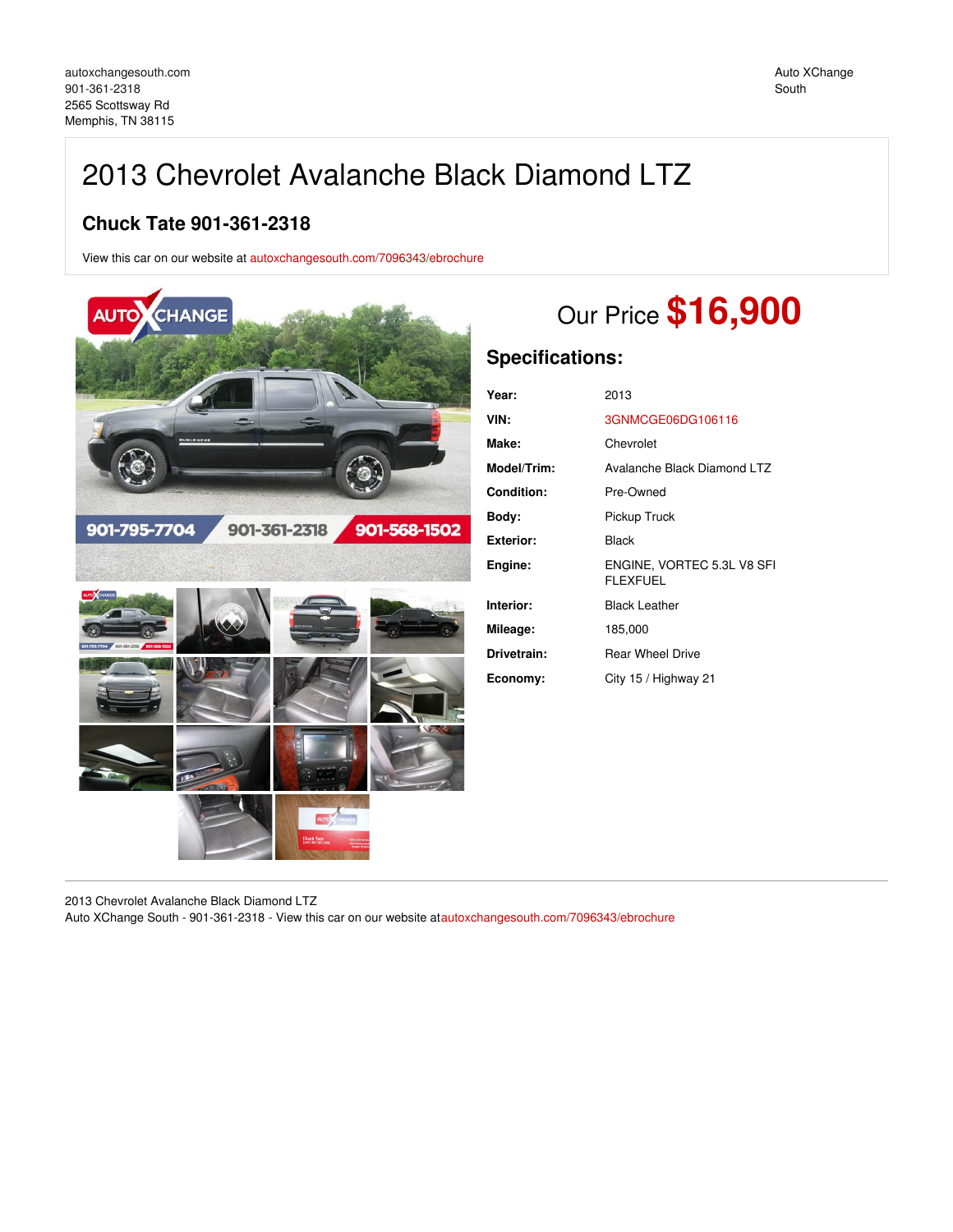



2013 Chevrolet Avalanche Black Diamond LTZ

Auto XChange South - 901-361-2318 - View this car on our website at[autoxchangesouth.com/7096343/ebrochure](https://autoxchangesouth.com/vehicle/7096343/2013-chevrolet-avalanche-black-diamond-ltz-memphis-tn-38115/7096343/ebrochure)

## **Installed Options**

#### **Interior**

- Air conditioning, dual-zone automatic climate control with individual climate settings for driver and right-front passenger. Includes rear air conditioning outlets in center console when bucket seats are ordered
- Assist handles, front passenger and rear outboard
- Console, floor with storage area, cup holders and integrated second row audio controls (Includes woodgrain covered forward storage.)
- Cruise control, electronic with set and resume speed Defogger, rear-window electric
- Door locks, power programmable with lockout protection
- Floor covering, color-keyed carpeting with (B58) carpeted floor mats- Headliner, cloth
- Instrumentation, analog with speedometer, fuel level, voltmeter, engine temperature, oil pressure and tachometer
- Lighting, interior with dome light, driver-and passenger-side door switch with delayed entry feature, cargo light, door handle or Remote Keyless Entry-activated illuminated entry and map lights in front and second seat positions
- Mirror, inside rearview auto-dimming- Pedals, power-adjustable for accelerator and brake
- Power outlets 2 instrument panel-mounted auxiliary with covers, 12-volt (On vehicles equipped with (A95) front bucket seats or (AN3) front leather appointed buckets seats, also includes 1 outlet inside center console and 1 in rear of console)
- Rear Vision Camera (Note: images appear on Navigation screen for units equipped with (UYS) AM/FM/SiriusXM stereo with MP3 compatible CD/DVD player and navigation. For units not equipped with Navigation systems images will appear within rearview mirror.)
- Remote vehicle starter system includes Remote Keyless Entry
- Seats, front bucket with Perforated leather-appointed seating, (AG1) 12-way power driver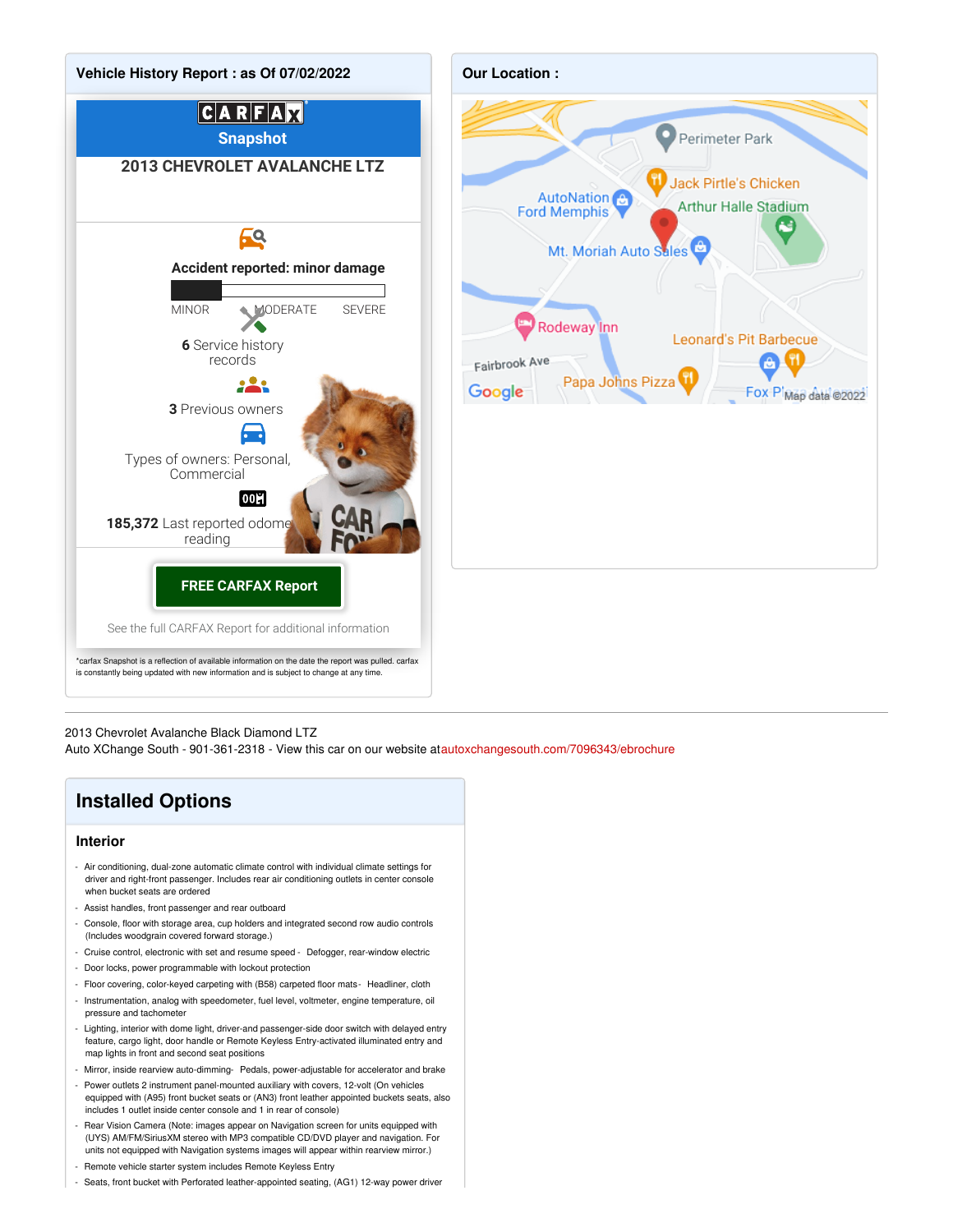- Seats, front bucket with Perforated leather-appointed seating, (AG1) 12-way power driver and (AG2) front passenger seat adjusters, power lumbar control, heated and cooled seats, 2-position driver memory (including lumbar), adjustable head restraints, storage pockets and floor console

- Seats, heated and cooled driver and front passenger
- Seats, rear 60/40 split-bench, 3-passenger, flip and fold with child seat top tether anchor
- Steering column, Tilt-Wheel, adjustable with brake/transmission shift interlock
- Steering wheel controls, mounted audio and cruise controls
- Steering wheel, heated, leather-wrapped and color-keyed with theft-deterrent locking feature
- Steering wheel, leather-wrapped- Theft-deterrent system, vehicle, PASS-Key III
- Universal Home Remote includes garage door opener, programmable
- Visors driver and front passenger illuminated vanity mirrors, padded with cloth trim, extends on rod
- Warning tones headlamp on, key-in-ignition, driver and right-front passenger safety belt unfasten and turn signal on
- Windows, power with driver and front passenger Express-Down and lockout features

#### **Exterior**

- Assist steps, Dark Charcoal- Body-colored exterior components
- Cargo cover, rear rigid, 3-piece composite, stowable onboard- Door handles, Chrome
- Fascia, front color-keyed- Fascia, rear color-keyed- Fog lamps, front, halogen
- Glass, Solar-Ray deep tinted (all windows except light tinted glass on windshield, driver and front passenger<sup>'</sup>
- Grille insert, bright chrome
- Headlamps, dual halogen composite with automatic exterior lamp control and flash-to-pass feature
- Luggage rack center rails, roof-mounted, Black
- Luggage rack side rails, roof-mounted, Black
- Midgate, foldable door between cargo box and cab with a removable and stowable rear window
- Mirrors, outside heated power-adjustable, power-folding and driver-side auto-dimming with integrated turn signal indicators and ground illumination (Mirror caps are bright chrome)
- Moldings, bodyside, color-keyed (Unique design with chrome strip included on LTZ)
- Pickup box mat, Black rubber- Storage box, integrated top box with locks and lights
- Tire, spare P265/70R17- Tires, P275/55R20, all-season, blackwall
- Wheel, 17" (43.2 cm) full-size, steel spare (Requires 2WD models.)
- Wheels, 4-20" x 8.5" (50.8 cm x 21.6 cm) polished aluminum

#### **Safety**

- Air conditioning, dual-zone automatic climate control with individual climate settings for driver and right-front passenger. Includes rear air conditioning outlets in center console when bucket seats are ordered
- Assist handles, front passenger and rear outboard
- Console, floor with storage area, cup holders and integrated second row audio controls (Includes woodgrain covered forward storage.)
- Cruise control, electronic with set and resume speed Defogger, rear-window electric
- Door locks, power programmable with lockout protection
- Floor covering, color-keyed carpeting with (B58) carpeted floor mats- Headliner, cloth
- Instrumentation, analog with speedometer, fuel level, voltmeter, engine temperature, oil pressure and tachomete
- Lighting, interior with dome light, driver-and passenger-side door switch with delayed entry feature, cargo light, door handle or Remote Keyless Entry-activated illuminated entry and map lights in front and second seat positions
- Mirror, inside rearview auto-dimming- Pedals, power-adjustable for accelerator and brake
- Power outlets 2 instrument panel-mounted auxiliary with covers, 12-volt (On vehicles equipped with (A95) front bucket seats or (AN3) front leather appointed buckets seats, also includes 1 outlet inside center console and 1 in rear of console)
- Rear Vision Camera (Note: images appear on Navigation screen for units equipped with (UYS) AM/FM/SiriusXM stereo with MP3 compatible CD/DVD player and navigation. For units not equipped with Navigation systems images will appear within rearview mirror.)
- Remote vehicle starter system includes Remote Keyless Entry
- Seats, front bucket with Perforated leather-appointed seating, (AG1) 12-way power driver and (AG2) front passenger seat adjusters, power lumbar control, heated and cooled seats, 2-position driver memory (including lumbar), adjustable head restraints, storage pockets and floor console
- Seats, heated and cooled driver and front passenger
- Seats, rear 60/40 split-bench, 3-passenger, flip and fold with child seat top tether anchor
- Steering column, Tilt-Wheel, adjustable with brake/transmission shift interlock
- Steering wheel controls, mounted audio and cruise controls
- Steering wheel, heated, leather-wrapped and color-keyed with theft-deterrent locking feature
- Steering wheel, leather-wrapped- Theft-deterrent system, vehicle, PASS-Key III
- Universal Home Remote includes garage door opener, programmable
- Visors driver and front passenger illuminated vanity mirrors, padded with cloth trim, extends on rod
- Warning tones headlamp on, key-in-ignition, driver and right-front passenger safety belt